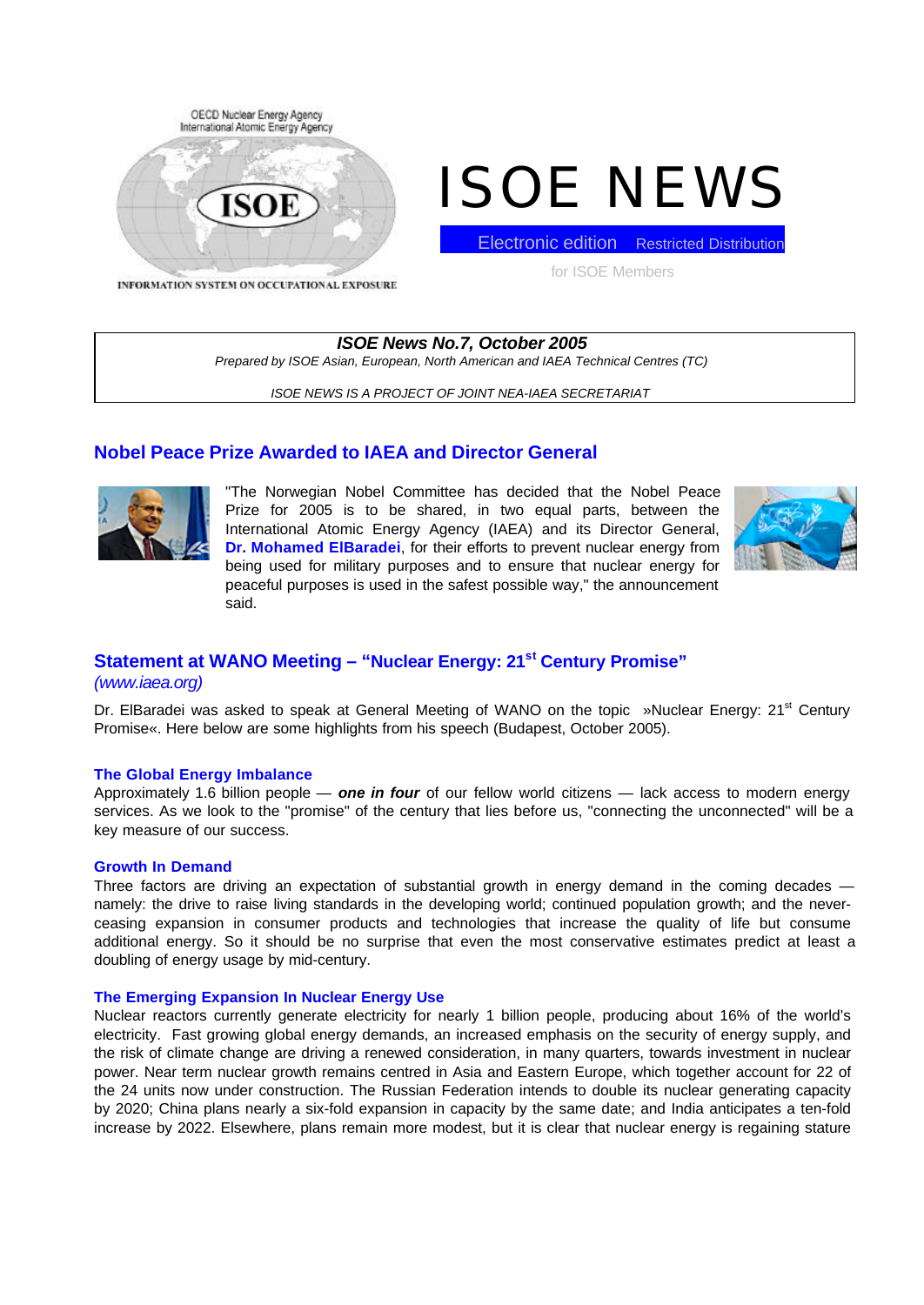as a serious option. When Finland began pouring concrete for Olkiluoto-3 earlier this year, it was the first new nuclear construction in Western Europe since 1991.

#### *Increased Availability, Sustained Safety Performance, Improved Economics*

Many analysts attribute this resurgence of interest in nuclear power to concerns regarding climate change and security of energy supply, as I just mentioned. But we should not underestimate the importance of another factor: namely, the improvements in global safety performance.

The accident at Chernobyl in 1986 prompted the creation of the World Association of Nuclear Operators, and revolutionized the IAEA approach to nuclear power plant safety. Both organizations created networks to conduct peer reviews, compare safety practices, and exchange operating information to improve safety performance. The IAEA updated its body of safety standards to reflect best industry practices, and put in place legally binding norms in the form of international safety conventions. And a more systematic analysis of risk has been used to ensure that changes made were in areas that would bring the greatest safety return.

Although the focus of these international efforts was on improving safety, a secondary benefit was the steady increase in nuclear plant availability and productivity — an increase also supported by improved management, liberalized electricity markets, better preventive maintenance practices and technological enhancements. In 1990, nuclear plants on average were available for generating electricity 71% of the time. As of 2004, that figure stood at 83% — an improvement in productivity equal to adding more than 30 new 1000 megawatt nuclear plants — at relatively minimal cost.

#### **Managing Safety In A "Mature" Nuclear Industry**

#### *Addressing the "Weak Links"*

First, I believe it is vital that we improve our performance in fixing the so-called "weak links" in the nuclear safety chain. Since the 1986 accident at Chernobyl, enormous efforts have been made in upgrading reactor safety features, but facilities still exist at which nuclear safety assistance should be made a priority. The symptoms at such facilities are readily evident: less than optimal design safety features; the lack of strong, independent regulatory oversight; and poorly coordinated, narrowly focused international safety assistance. For such facilities, the international nuclear safety community should move expeditiously, with coordination between WANO, the IAEA, and other relevant organizations, to clarify the actions needed, the expected costs, and a strategy and schedule for proceeding.

#### *Aging Issues (Facilities)*

A second challenge, natural to a maturing industry, relates to the aging of nuclear facilities. As licences are extended, and some major components are replaced, the type and frequency of equipment safety issues may begin to shift. In addition, older plants may not have all the safety features of modern designs. For these reasons, it is important that insights related to aging are thoroughly shared among operators and regulators.

#### *Aging Issues (Workforce)*

Aging of the nuclear workforce is also becoming a challenge in some countries. One aspect of this challenge is sometimes referred to as "maintaining the safety case" at operational reactors. The IAEA recently participated in a joint assistance mission with WANO at the Krško nuclear plant in Slovenia, focused on helping plant management to systematically capture undocumented information — such as the safety and technical insights of retiring workers. Building on a recommendation from that visit, we hope to develop policy guidance on this topic for nuclear power plants, with strategies and procedures based on best industry practices.

A second aspect of the aging workforce challenge is more straightforward: namely, developing the next generation of nuclear scientists and engineers. While some countries (such as China and India) are turning out science and engineering graduates at record rates, the same does not hold true for others. The creation of the World Nuclear University (WNU), as a global network of relevant industrial, educational and research institutions, has been a step in the right direction. However, this issue demands more engagement on all sides, in my view particularly if the projected expansion of nuclear power is to occur.

*Final part of Dr. ElBaradei statement (Managing the Nuclear Expansion) can be found at www.iaea .org/NewsCenter/Statements*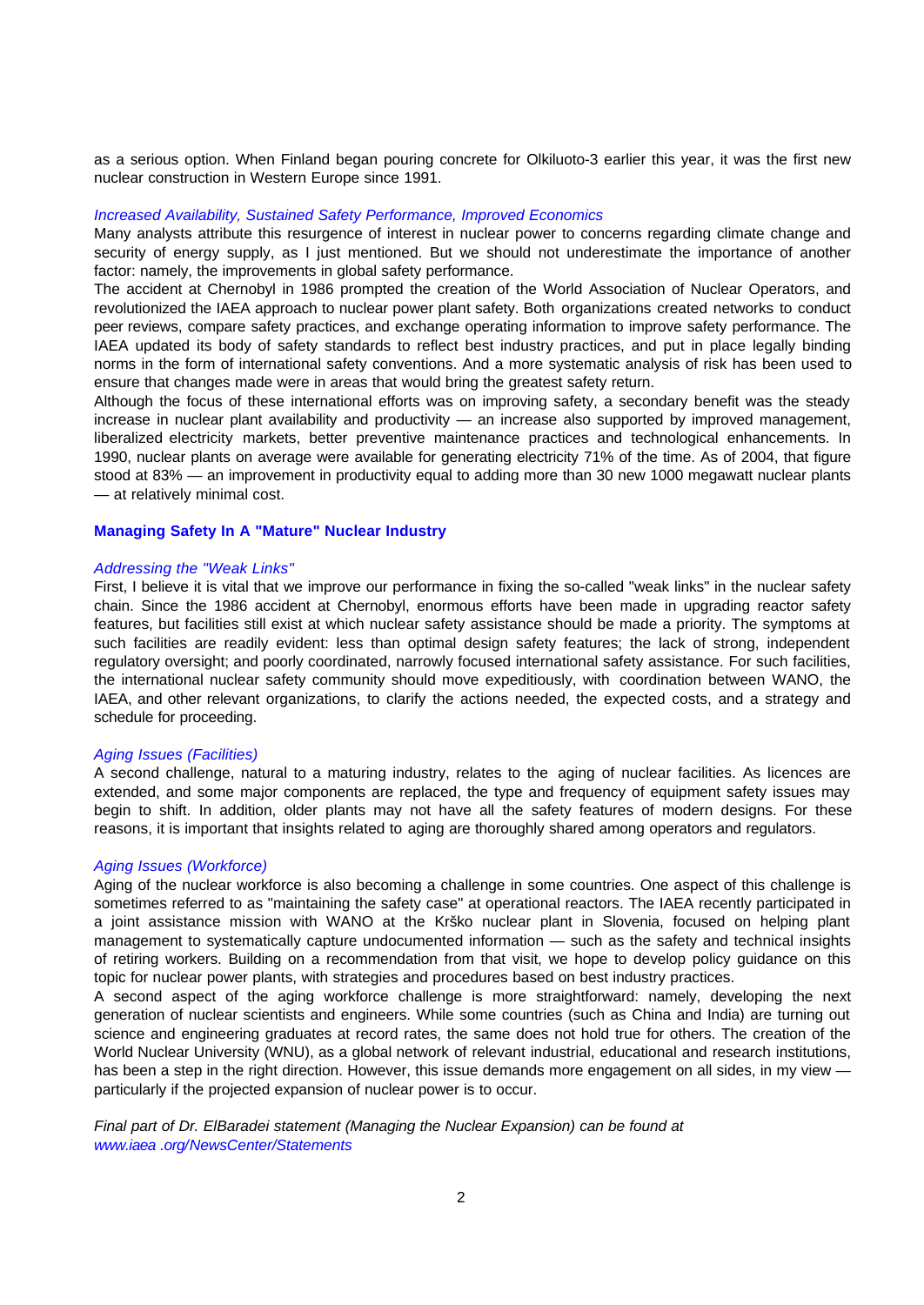## **IAEA General Conference 2005 – Scientific Forum**

## **Proliferation, Waste Issues Shaping Nuclear Future** *(www.iaea.org)*

Nobel Laureate Burton Richter scrutinised the promise and problems of nuclear energy in a keynote address to the IAEA´s Scientific Forum 27 September 2005.

The 1976 Nobel Physics Prize winner said the full potential of nuclear power -- as a source of large scale carbon-free energy -- could only be realised if governments and the public were satisfied that radioactive waste could be safely disposed of and that the risk of proliferation of nuclear weapons was low.



#### **Nuclear Weapons**

Prof. Richter said the development of advanced technical safeguards had received little funding recently. He called for an internationally coordinated program for their development to be implemented. "Proliferation resistance and monitoring technology should be an essential part of the design of all new reactors, enrichment plants, reprocessing facilities and fuel fabrication sites," he said.

#### **Nuclear Waste**

Prof. Richter outlined two general ways to protect the public from highly radioactive spent fuel created by nuclear energy production. Isolate it from the biosphere for hundreds of thousands of years, or use destruction by neutron bombardment. The latter case -- which involves the reprocessing of spent fuel -- is done in France where up to 96 percent of the spent fuel´s content is recycled and used again as new fuel to power the reactor.

Isolation is the principle behind the "once through" system, where the waste is not recycled and turned into new fuel. This is advocated by the United States for reasons related to preventing weapons proliferation.

"To use the United States example, if nuclear energy were to remain at the projected 20% fraction of the US electricity needs through the end of the century, the spent fuel in a ´once through´ scenario would need nine repositories of the capacity of Yucca Mountain... This would be quite a challenge since we have not been able to open the first one."

"In the world of expanded use of nuclear power, the once-through cycle does not seem workable," Prof. Richter said. He added that once through was not that different from reprocessing, when it came to mitigating proliferation concerns.

## **ISOE Strategy for the Future**

The ISOE Working Group on Strategic Planning (WGSP) has started work with the first meeting on the 19<sup>th</sup> and 20<sup>th</sup> of September in Paris. The group was launched following the direction of the Steering Group, and will provide suggestions to the Steering Group about strategic issues and options. These outcomes of the WGSP will address possible improvements to the ISOE activities and products, and its organisation.

The WGSP includes membership from utilities, authorities, technical centres and the ISOE Secretariat. Discussions at the first meeting were held in an open and honest atmosphere with the goal to find future options for enhancing the ISOE programme and meeting end user needs.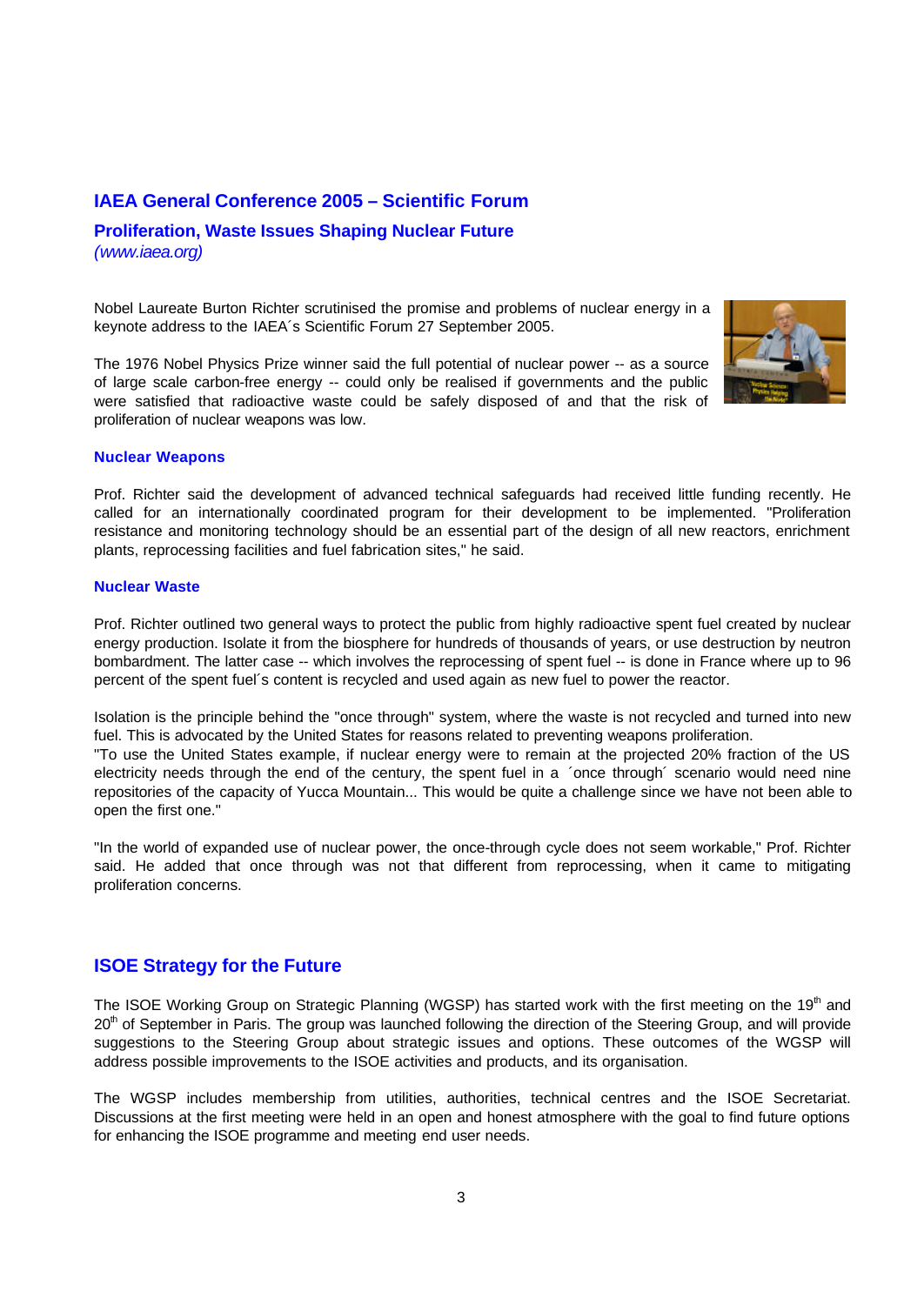The ISOE web portal and web-enabled database is one of the options already defined, and will be presented at the Steering Group meeting in November 2005. The suggested strategy is to make all ISOE products available through a single portal, providing a "one-stop shop" from which users can:

- obtain the latest ISOE dose data, trends and analyses;
- search the most complete ALARA-approach database in the nuclear industry;
- directly exchange experience through a question-and-answer archive system; and
- connect to the other related information, including links to every significant, available radiation protection web-site.

A key element of this work will be collecting and making available the current and future ALARA and RP experiences of the ISOE community through the web-site. Since there is a lot of information available within ISOE and all of the nuclear industry, a new interactive interface allowing users to quickly find and access available information has been proposed. The Asian Technical Centre has offered to help develop a digital web package for information storage and searching.

The WGSP has also identified the need to better define the work of the Technical Centres (TCs), which are important for day-to-day operation of ISOE, and to better match the ISOE products to the RP needs of the end user. The working group also proposed to develop a unified address book of RP managers at individual NPPs to improve access, enable communication and information exchange, and access to ISOE products.

Organisational issues are also important and will be considered before the next revision of ISOE Terms and Conditions, scheduled for 2007. Among the suggestions is a review of the programme management structure, and the roles of the various participants. One of the first issues identified in this regard is the need to strengthen the day-to-day operation of the TCs and the outputs of the Working Group on Data Analysis (WGDA).

It was noted that the unique value of ISOE is based on the combination of its important occupational dose data, dose reduction experience, analyses, information exchange and the ability to bring utilities and regulators together in a common forum. ISOE is strong in the organisation of international workshops, in releasing country reports and news, and supporting specific user groups. It is expected that the outcomes of the WGSP will move the ISOE programme towards becoming the information source and communications network for the radiation protection community when topics of occupational radiation protection are discussed.

# **Lithuania Update**

*Gintautas Klevinskas and Gintautas Balcytis, RP Centre, Lithuania, www.rsc.lt*

## **Nuclear Power**

Lithuania operates Ignalina NPP (INPP), which contains two Units of RBMK-1500 reactors (actual thermal power output – 4200 MW, electrical power capacity – 1500 MW). The first Unit of INPP went into operation at the end of 1983, the second Unit in August 1987.

The Ignalina NPP produces approximately 80 % of the whole electricity consumed in Lithuania.

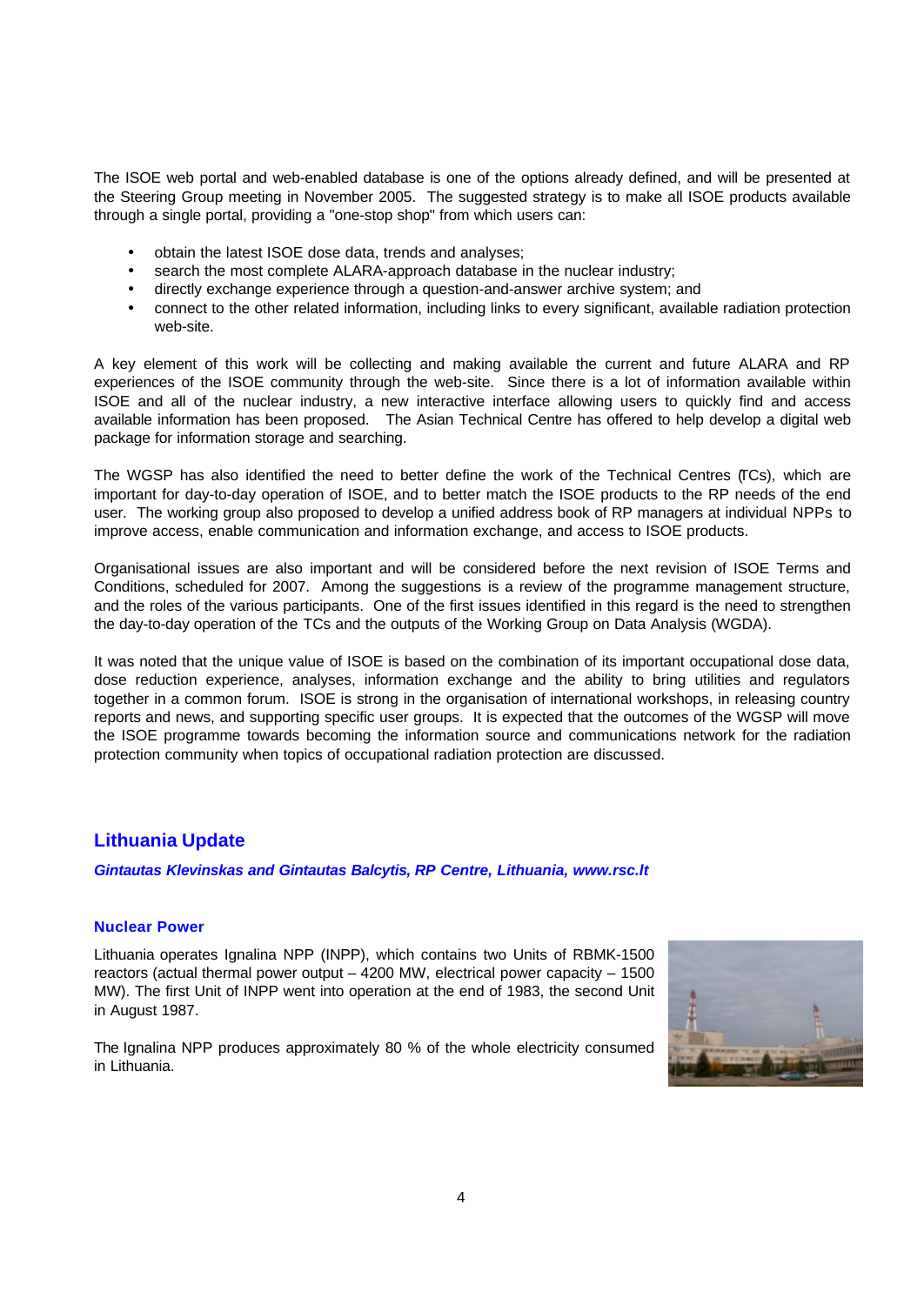### **Dosimetric Trends**

In 2004 there were about 4400 workers, to whom the individual doses were assessed and 34 % of them were outside workers, visitors and guests.

The collective dose at the INPP has reducing trends: 4.40 manSv/unit in 2002, 4.27 manSv/unit in 2003 and 3.41 manSv per unit in 2004. Outside workers receive up to 50% of the collective dose.

In 2004 the average effective individual dose for INPP staff was 1.53 mSv, for outside workers it was 3.53 mSv. The maximum individual effective dose for INPP staff was 19.2 mSv, and for outside workers – 29.4 mSv. The individual doses of 43 outside workers exceeded 20 mSv, but their average individual doses in 5-year rolling average (2000-2004) did not exceed 20 mSv.

#### **Exposure reduction measures in 2004**

In 2004 the measures foreseen in the Plan of Implementation of the Decommissioning Programme for the Unit 1 and in ALARA programme for 2004 at the INPP were further implemented. The main and most effective ALARA programme measures implemented in 2004 during outages of Units 1 and 2 were as follows:

- flushing of the Main Circulation Circuit, collector of ECCS and pipes in hermetic rooms
- installation of protective lead shields during outage works
- optimization of work schedule during the outage at Unit 2.

#### **Modernization of radiation control system**

The automatic system (AKRB-06) for control of assurance of radiation protection of workers and environment is in operation at the INPP. System is installed in the territory of INPP and in the monitoring area of potential radioactive contamination. AKRB-06 is able to register following parameters: radioactive discharges into environment, gamma radiation and air contamination in the INPP rooms, contamination of technological environment etc. The radiological indicators reflect radiological situation at the INPP and in the environment. Modernization of AKRB-06 began in 2004 and it will be finished in 2006.

More information can be provided from the INPP ISOE contact Mr. Viktor Pletniov (pletnev@mail.iae.lt).

## **Decommissioning Plans of Ingalina NPP**

After Government decision, Unit 1 of INPP was shut down on 31 December 2004. The Unit 2 is planned to shut down at the end of 2009.

Due to unique design and large scale and complexity of the plant, the decommissioning of the INPP is a real challenge both for the operator and regulatory authorities. The preparation for decommissioning of the INPP already started in 1999.

There will be of particular importance to ensure that decommissioning works will be implemented in such a way that will allow to ensure the minimal radiological impact to the workers, general public and environment. Therefore, a good planning in this field is essential and it serves as a prerequisite for smooth decontamination and dismantling works, when they actually will start.

Implementation of exposure optimization measures will not lose their importance during decommissioning and dismantling activities. This issue will become even more significant. Generally, the measures are already reflected in decommissioning planning documents - Ignalina NPP Final Decommissioning Plan. Detailed work procedures and planned exposures will be provided in separate decommissioning and dismantling projects (developed for particular decommissioning phases) and associated safety analysis reports.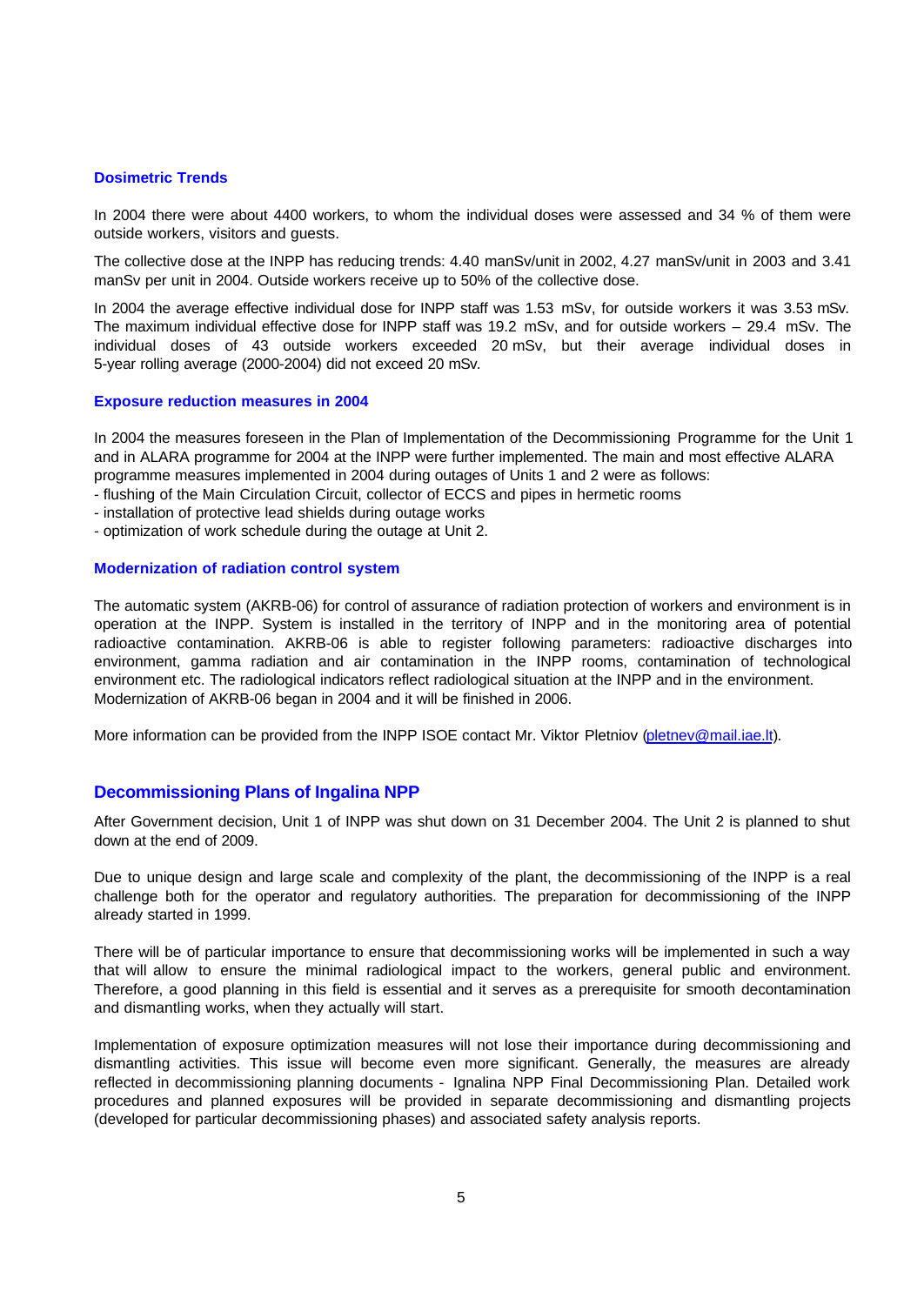Regulatory authorities now review one of the initial decommissioning phases, the D&D Project for Reactor Final Shutdown and Defuelling Phase (DP1).

The collective dose estimates are provided in the DP1 and they will be as follows: 15.93 manSv for the overall collective dose, of which 9.93 manSv for Unit 1 exclusively post-shutdown and defuelling activities, and 6.0 manSv for Unit 1 non-exclusively related activities. The average annual individual dose is estimated to be 3.3 mSv.

# **News from Bruce Power, Canada**

#### *Chris Trahan, Manager - Health & Safety, Bruce Power*

Bruce Power announced that it has reached a definitive agreement with the Ontario Power Authority and will now launch a \$4.25 billion Canadian dollars investment program to secure the long-term future of its site, beginning with the restart of Bruce A Units 1 and 2.



Bruce Power is Ontario's largest independent generator of electricity. The Bruce Site includes 8 CANDU Reactor Units. Units 1 and 2 were first brought into service in 1977 by the former Ontario Hydro. Unit 2 was laid up in 1995 and Unit 1 in 1997, when Ontario Hydro opted to temporarily lay up some units to concentrate its resources on other reactors in its nuclear fleet.

Bruce Power has entered into a lease agreement with Ontario Power Generation in 2001 to operate the Bruce nuclear generating stations.

Under terms of this long-term agreement, Bruce Power will restart Units 1 and 2 so they can operate for an additional 25 years. When needed, Unit 3 will undergo a similar refurbishment with new steam generators and fuel channels, while Unit 4's steam generators will be replaced as required. Total output will be more than 6200 MW.

The combined effect of these projects means Bruce Power will continue to generate clean electricity for Ontario until 2035 and beyond instead of closing its final unit in 2018 as previously planned.

Work to restart Units 1 and 2 will begin immediately upon closing with the first unit expected to be online in 2009, subject to approval by the Canadian Nuclear Safety Commission (CNSC). An Environmental Assessment for an expanded Bruce A restart is currently underway and a final report is expected to be submitted to the CNSC later this year.

Before Units 1 and 2 return to service, all major life cycle items such as fuel channels and steam generators will be replaced. In addition, all ancillary systems will be upgraded to modern codes and standards. The company anticipates the project work force, which will be primarily hired through local union halls, to peak at more than 1500 full-time workers during the approximately four-year construction period.